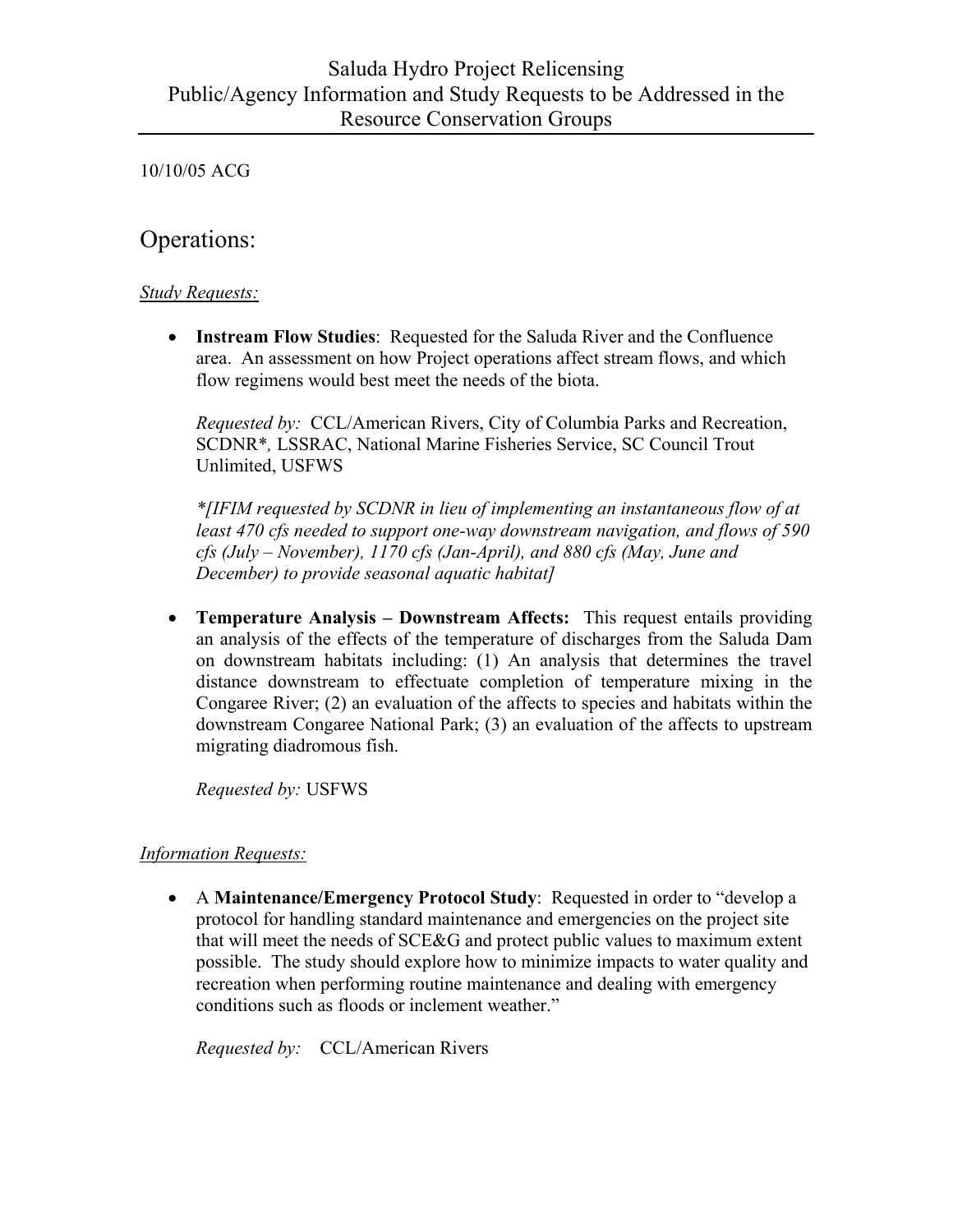• **Ecologically Sustainable Water Management (ESWM)**: Described by the National Park Service as a "inclusive, collaborative, and consensus-based process to determine a scientifically based set of river flow prescriptions in order to protect downstream resources while balancing upstream benefits." The NPS notes that they believe this process can be readily adapted to the Saluda Project and have already began gathering information and developing an interactive GIS tool to provide information regarding the effect of various Saluda operational scenarios on the degree of inundation at the Congaree National Park. NPS seeks "partnership" with SCE&G as well as stakeholders in implementing this ESWM process.

 *Requested by:* National Park Service

• **Floodplain Flow Evaluations**: A study was requested in order to evaluate the flows necessary for incremental levels of floodplain inundation for the Congaree River/Congaree National Park. It is requested that it include an inventory of floodplain vegetation as well, in order to classify and characterize the vegetative species composition and structure of the floodplain areas within the zone of operational influence of the river reaches.

 *Requested by:* CCL/American Rivers *(requested floodplain inundation study as well as floodplain vegetation component)*, LSSRAC *(requested floodplain vegetation component only)* National Park Service

 \**In relation to this study, SCDNR requests that the hydrologic record associated with the operation of the project be compared to the unregulated hydrology that would have occurred under a natural flow regime over the life of the project.*  Including an estimate of the timing, duration and magnitude of flood events that  *occurred and that would have occurred in absence of the project*.

• **Hydrologic/Hydraulic Operations Model**: Requested development of a computer simulation model that incorporates the operating characteristics of the Saluda Hydro Project. The model would be capable of simulating the Project's operations using specific hydraulic relationships based on inflows from all drainages to Lake Murray ending downstream in the Congaree River floodplain. The model would also include water flows in the Broad River above its confluence with the Saluda to accurately model combined flow conditions at the confluence and in the Congaree River.

 *Requested by:* LSSRAC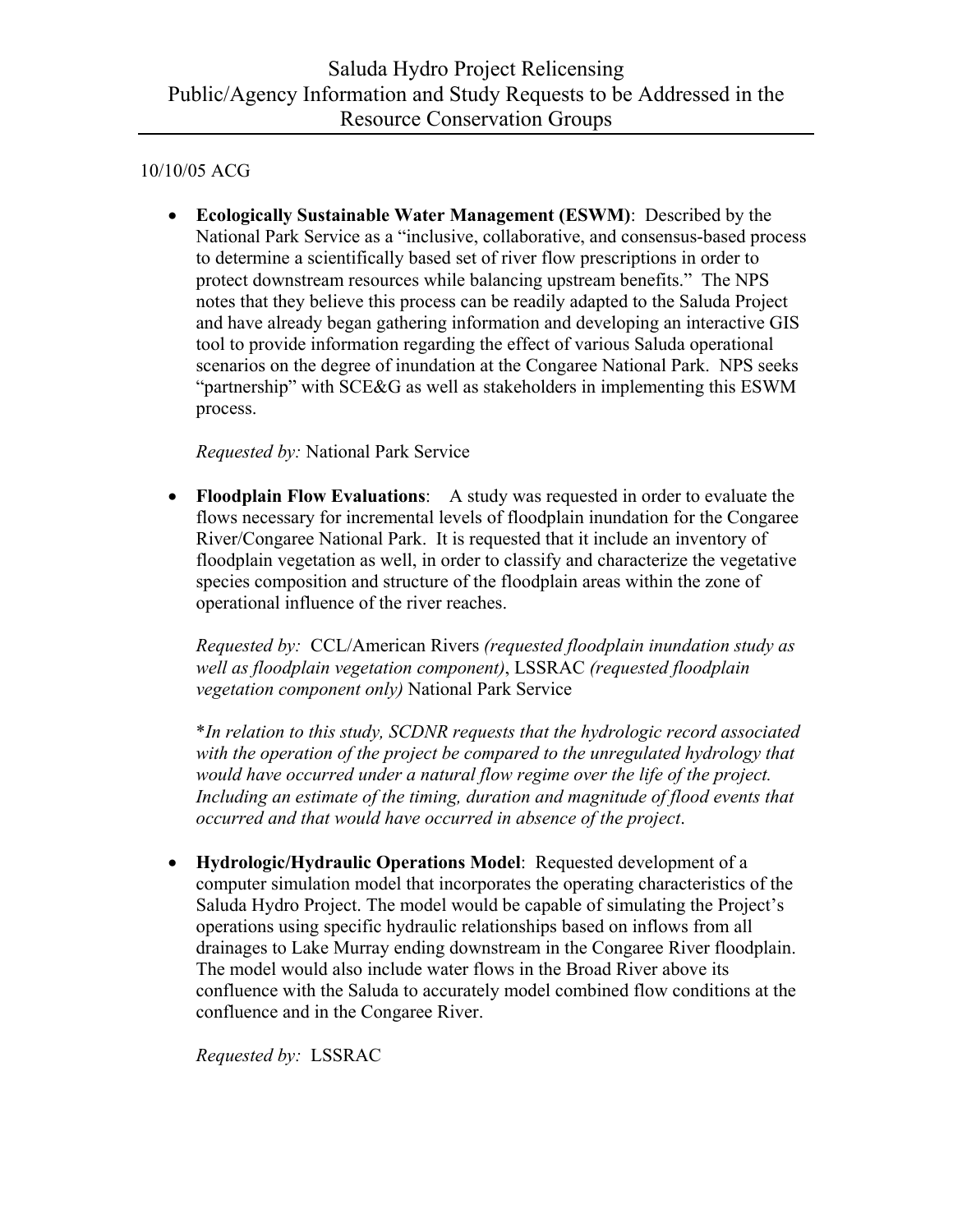• Low Inflow Protocol Study: Requested study to evaluate the effects of periods of low flow on elements such as reservoir levels, water availability, river flora and fauna habitat, etc. Study leading to the development of a low flow operations plan for the Project. According to the City of Columbia Parks and Recreation, this study should include the development of a "Hydrologic/Hydraulic Operations Model"

 *Requested by*: CCL/American Rivers, City of Columbia Parks and Recreation, LSSRAC

• **Pre-project and Project Inflows Study**: A study on "pre-Project and Project inflows" was requested by American Whitewater in order to be "used to inform decisions on flow regulation."

 *Requested by*: American Whitewater

- An operations hydraulic model that reflects a basin-wide management capability. *SCDNR*
- A dataset that includes a sufficient period of record, preferably the life of the project. *SCDNR*
- A definition of dry, normal and wet water years. *SCDNR*
- Water level management strategies for the reservoir. *SCDNR*
- Spillway operation procedures. *SCDNR*
- Hydroelectric generation protocol. *SCDNR*
- Stage/storage relationships for the reservoir. *SCDNR*
- Runoff/storage relationships. *SCDNR*
- Critical lake level elevations and streamflow requirements for all water use interests (water supply, navigation, fish and wildlife, aquatic plants, hydropower, flood control, drought, boating access, recreation, etc. *SCDNR*
- Project inflows. *SCDNR*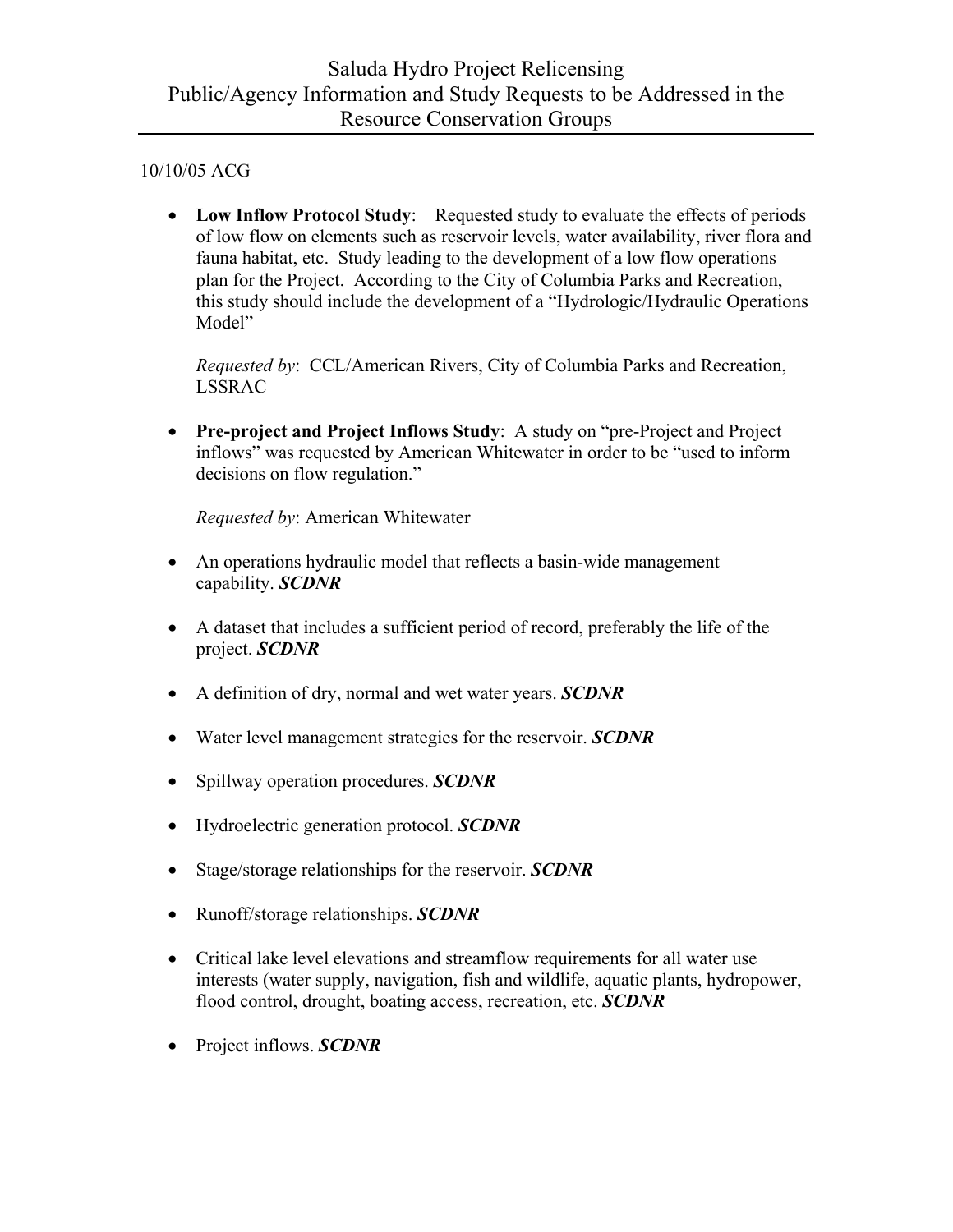- Other project related information, such as sediment control/flushing plans or facilities maintenance plans, should be provided if they result in significant water level manipulation or impacts to aquatic resources. *SCDNR*
- Generation and/or Operation reports that include information on the current generating "scheme". *Lake Murray Homeowners Coalition*
- Information that explains in detail SCE&G's weather modeling and how the company uses weather predictions in managing lake levels. *Lake Watch*
- Information or a summary in layman's terms on the probable maximum flood occurrence and how SCE&G uses this information in managing lake levels. *Lake Watch*
- Information on minimum flow requirements for downstream industries. *Lake Watch*
- Information or a study to determine reservoir evaporation rates and its affect on operations and lake levels. *Lake Watch*
- Information regarding FERC requirements and/or restrictions relating to the use of flood gates. Information on impacts from using flood gates. *Lake Watch*
- A detailed description of current and past project operations pursuant to existing license conditions. This analysis should include the frequency, magnitude, and duration of turbine discharges, spills, and reservoir drawdowns. **USFWS**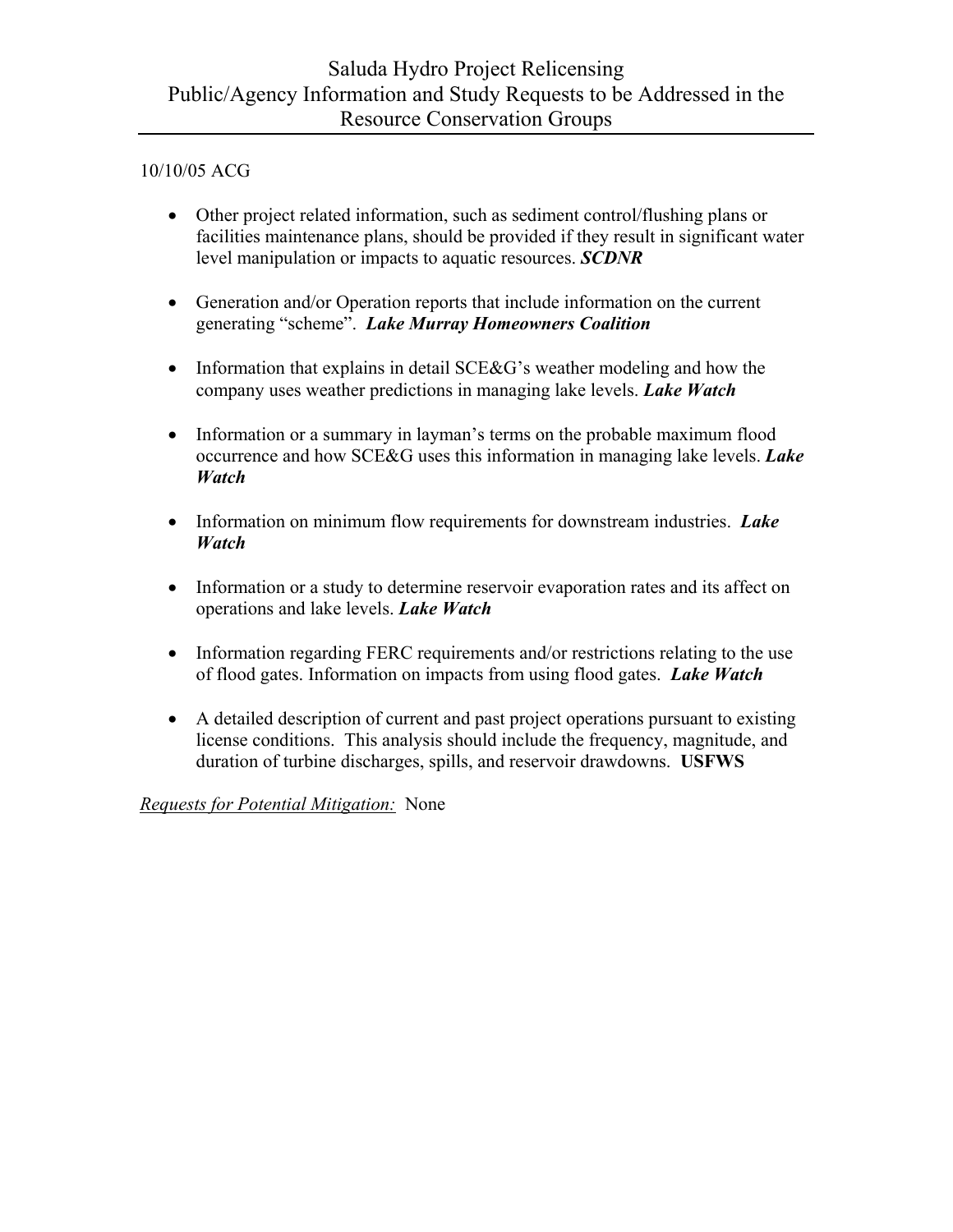# Lake and Land Management

## *Study Requests*:

• **Reservoir Level Study**: Lake level fluctuation as it pertains to aquatic habitat, downstream flows, and recreation. More specifically the effects of drawdown on recreational boating, the ability to release downstream flows using a hydrologic/operations a model including effects of inundation patterns on the Congaree. A look at the effects of yearly lake level fluctuations on the Saluda and Congaree as well as the Congaree National Park. Also, to evaluate potential seasonal target elevations for Lake Murray that attempt to balance all related interest, including lakeside homeowners, municipal water users, environmental interests, power production capabilities, and downstream river users.

 *Requested by*: CCL/American Rivers, City of Columbia Parks and Recreation, LSSRAC

## *Information Needs:*

• **Year-round 354' Elevation Feasibility Study**: To determine the feasibility of a 354' elevation as the minimum year round lake level for Lake Murray.

 *Requested by:* LMA

• **Drawdown Impacts Study**: Requested in order to determine the impacts that lake drawdowns pose on public safety, economics, recreation, erosion, sedimentation and other resources.

 *Requested by:* LMHC

• **Shoreline Management Plan and Alternatives Study:** A study of the shoreline classifications at Lake Murray as well as the LSR project land classifications. Land in and around the project boundary should be inventoried to best determine future management. SCDNR requests that a rebalancing occur in shoreline classifications because current classifications are weighted towards development. LMHC suggests that this include elements such as the relationship in between shoreline development and lake congestion and boating safety. Lake Watch requests a re-evaluation of "dock permitting policies on easement lands".

 *Requested by:* CCL/American Rivers, City of Columbia Parks and Recreation, SCDNR, LMHC, Lake Watch, S. C. Parks and Recreation, USFWS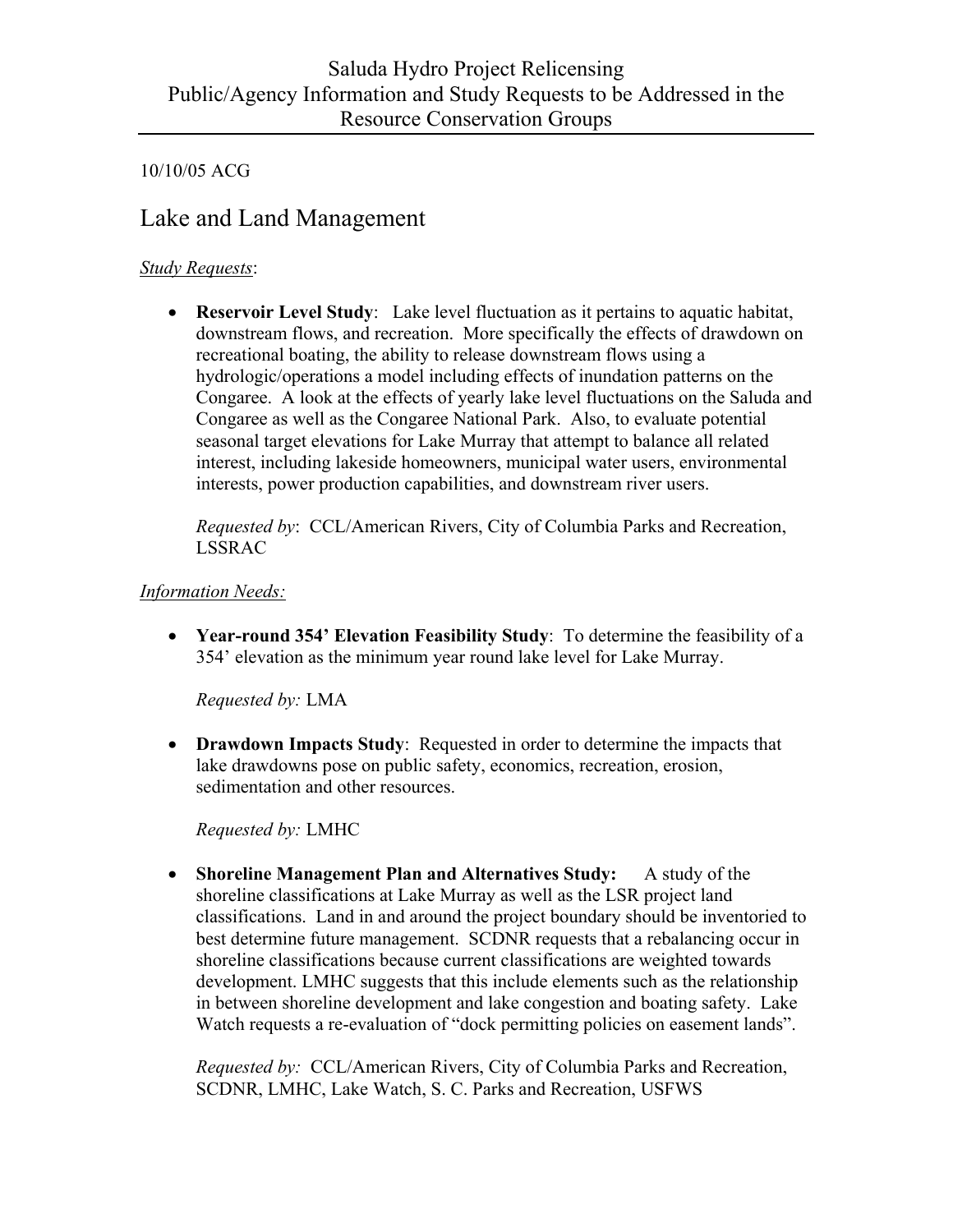• **"Total Build-Out Study"**: Requested in order to identify areas not appropriate for private development and marinas.

 *Requested by:* Lake Murray Homeowners Coalition (LMHC)

- Request a summary of water level fluctuations for the months of March, April and May for the period of the current license in order to assess the possible enhancement of the spawning success of shallow water nest builders, such as crappie, sunfish and bass. *SCDNR*
- Information from the existing license which sets parameters for reservoir levels. *Lake Watch*
- **Newberry County** requests the posting of draw-down dates due to safety concerns for lake users.
- *SCDNR* requests the completion of the following parts of the Shoreline Management Plan:
	- 1) an erosion and sedimentation control plan
	- 2) a map identifying intermittent and perennial streams and their associated 75' buffer
	- 3) guidelines for restrictions within the 50" buffer surrounding the ESA's
	- 4) a map showing the location of all ESA's in front of all easement properties
	- 5) a woody debris and stump management plan
	- 6) a buffer zone restoration plan for buffer zone areas that have been improperly cleared by landowners
	- 7) the designation of new waterfowl hunting areas to compensate for those lost to land sales and development
	- 8) Per SCE&G's revisions, SCDNR requests an updated land use classification that clearly describes the existing use of the property, acreage and mileage of shoreline associated with each classification.
	- 9) SCDNR requests that specific management restrictions be developed and incorporated into the SMP that would control encroachments into ESA's, conservation areas, and other natural areas
- We request a summary of project lands and their current classifications, to include acreage and mileage of shoreline. *SCDNR, Lake Murray Homeowners Coalition* (LMHC would like to see this information in the form of Land use maps)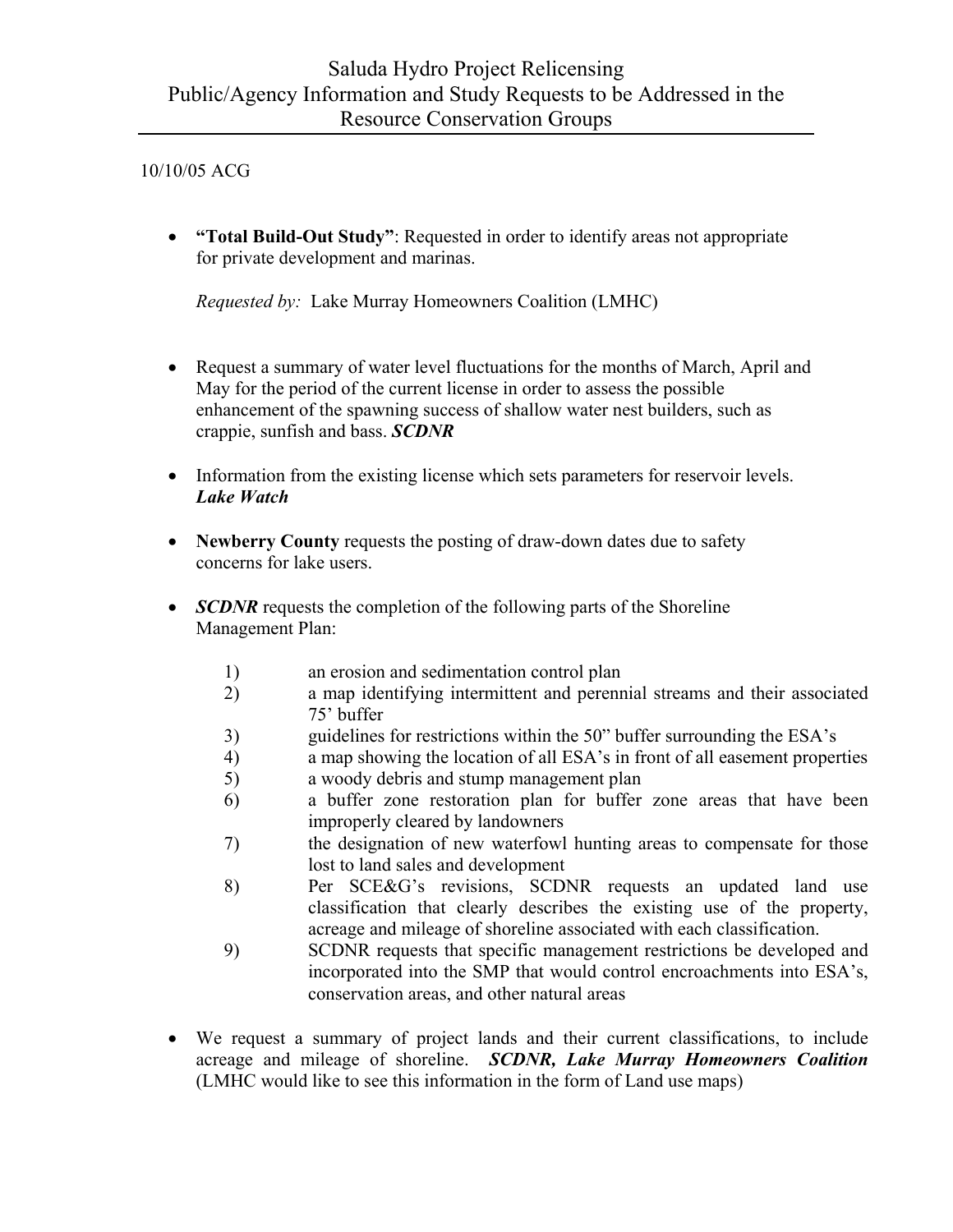- *SCDNR* would like to know how many acres, within the project boundary, are associated with environmental, forest and game, and vegetated land classifications, as well as wetlands.
- Request of information displaying the relationship between lake levels and shallow water habitat. This knowledge will allow in evaluating the impacts of any proposed operations on this habitat. *SCDNR*
- **Newberry County** requests that buffer zone property be mapped and posted with the applicable restrictions in order to be made available through local government offices.
- Base Flood Elevations on a lake map, preferably in GIS format, submitted in accordance with FEMA regulations. Requested in an effort to prevent construction by property owners in flood zones associated with the project boundary. *County of Newberry*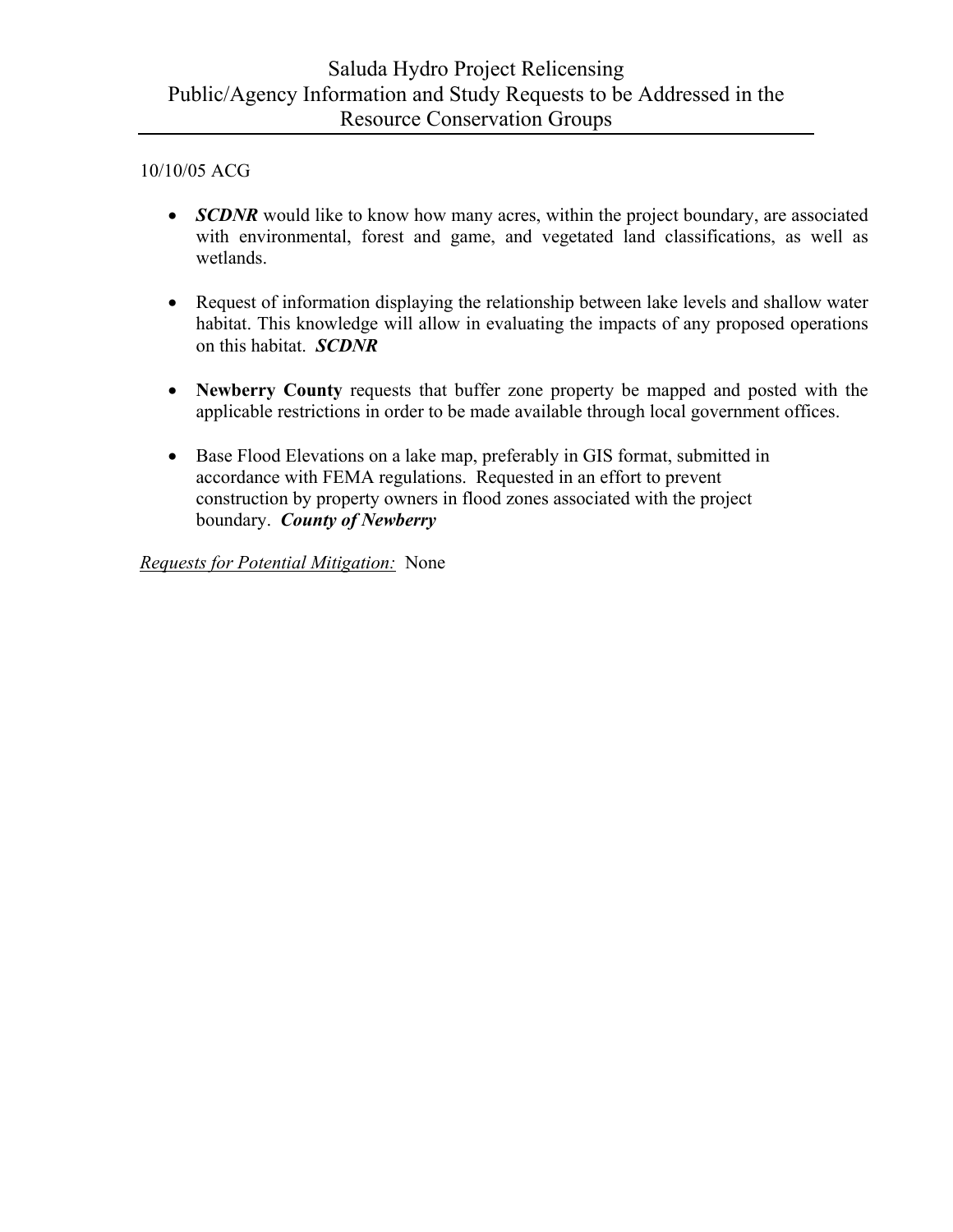Safety

*Study Requests:* None

#### *Information Needs:*

• **Safety and Warning System Studies:** Request of studies to improve the water level rise safety warning systems on the LSR, as well as implementing additional measures to improve safety. It is requested that SCE&G "should examine various types of warning systems at all sites used by the public for recreation" and "should include the amount of time required for various volumes of release to reach the recreation sites to give an idea of exactly how much time river users have to react. The study should also examine signs, lights and other visual warnings as well as horns or sirens to meet the needs of river users of all abilities."

 *Requested by:* CCL/American Rivers, Lake Watch, Lower Saluda Scenic River Advisory Council (LSSRAC), S.C. Parks Rec and Tourism, SC Council Trout Unlimited

• **Ramping Study**: It was requested that the ramping of Project releases should be studied and potentially implemented, particularly during periods of high recreational use of the river.

 *Requested by*: American Whitewater, City of Columbia Parks and Recreation, LSSRAC

• **Public Information System Study:** Request of studies in order to explore and decide the best way to disseminate Project operations information to river users as well as decide what information to release. The study is suggested to explore which mode of communication would benefit the largest amount of people whether it be through the use of toll free telephone lines, kiosks, brochures or the internet. CCL/Am. Rivers suggests that the public information system should include "an annual schedule of minimum flow requirements, recent rainfall, weekly forecasts of expected operations, real-time operations and flow information, and other useful information. The information should include what rapids require what levels of paddling expertise at different water levels and include warnings about dangers present in varying flow scenarios. The study should examine in what languages other than English the information should be published, such as Spanish."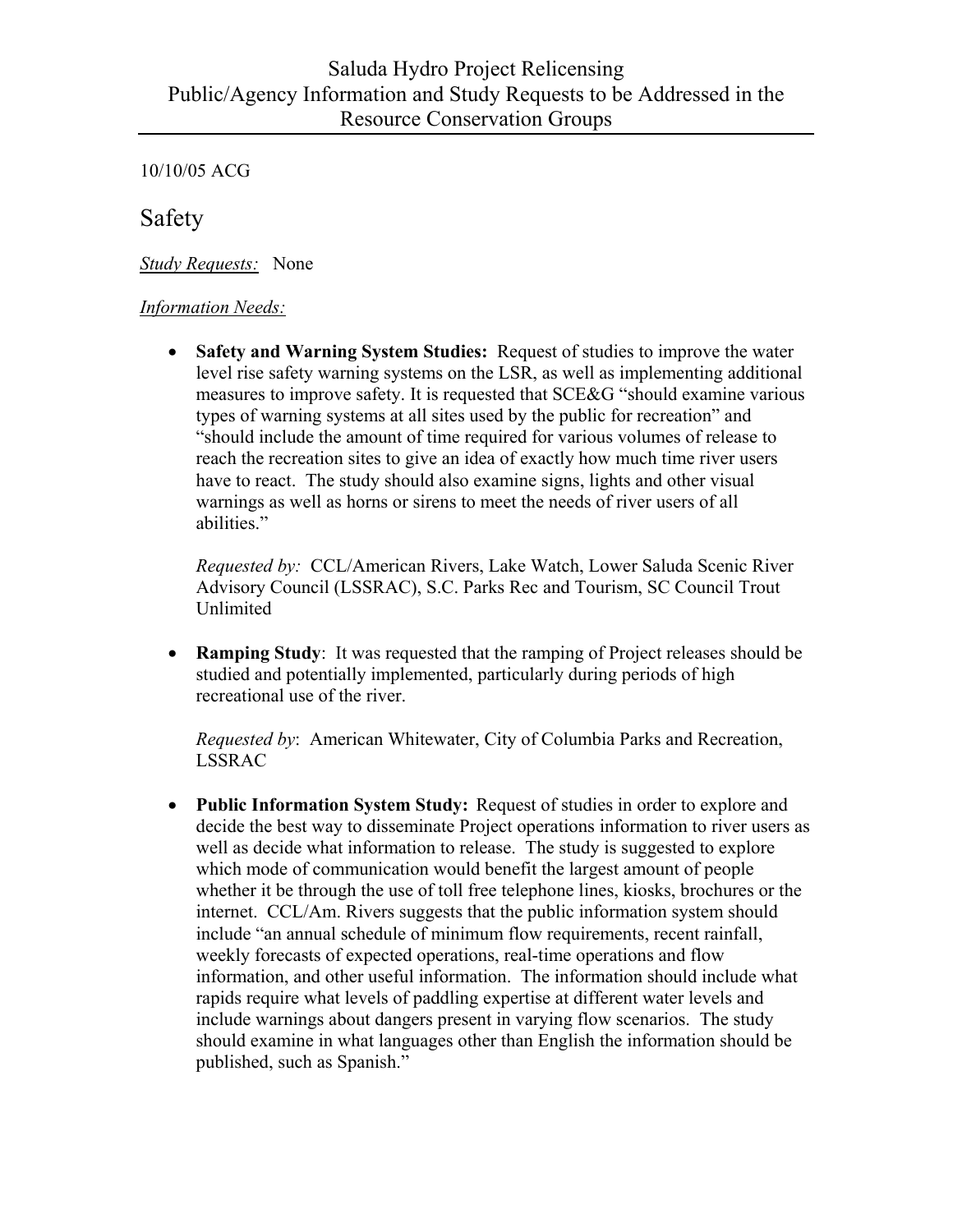*Requested by*: CCL/American Rivers, City of Columbia Parks and Recreation, Lake Watch, River Runner Outdoor Center

• **Dispute Resolution Study**: Requested study in order to determine how to best improve communication with public including resolving disputes and/or complaints between the licensee and the public.

 *Requested by:* Lake Watch

• A list of all project related accidents that occurred during the existing license period be provided, as well as any accommodations in project operations or facilities by the licensee to address these accidents. *SCDNR*

- Inclusion of all high and seasonally high use areas in the siren and flashing light system, to warn users of rapidly rising water and dangerous conditions. That includes Tail Race, Saluda Shoals, Hopes Ferry, Mill Race, Shandon Rapid, Oh Brother and Ocean Boulevard Rapids. **American Whitewater**
- A dependable on-line and phone communication system informing of river flows and special conditions needs to be established. **American Whitewater**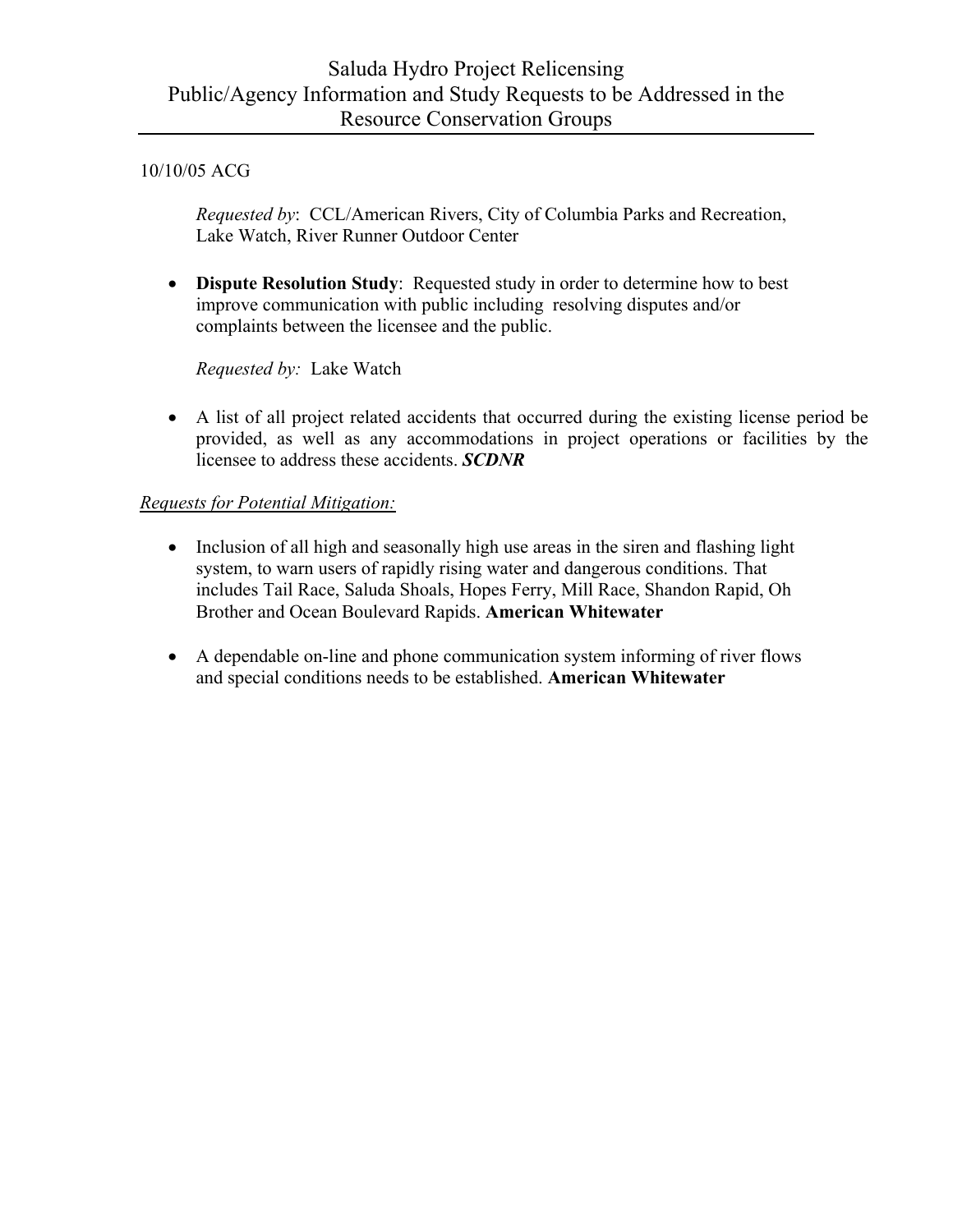# Saluda Hydro Project Relicensing Public/Agency Information and Study Requests to be Addressed in the Resource Conservation Groups

10/10/05 ACG

Cultural

*Study Requests:* None

*Information Needs:*

• **Historic/Cultural Resources Survey:** This would involve the development of a plan in conjunction with resource agencies in order to identify and protect historic and cultural resources.

 *Requested by:* SCDNR, LSSRAC, SC Parks Rec and Tourism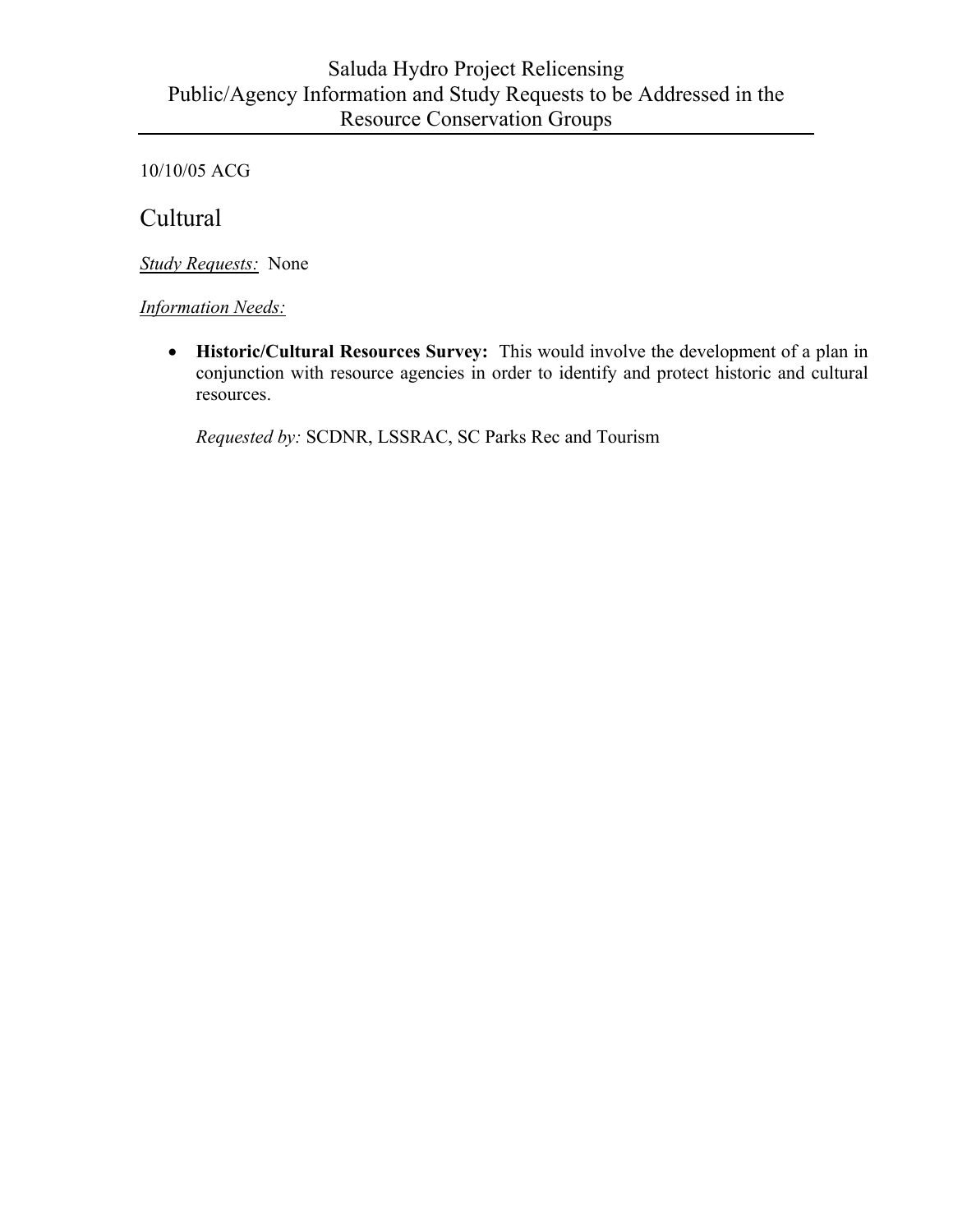# Fish and Wildlife

#### *Study Requests:*

• **Diadromous Fish Studies**: Study requests from the CCL/American Rivers focused on a more in depth analysis of habitat conditions, feasibility of hatchery operations for diadromous fish, impacts analysis of the Project on diad. fish stocks of the Santee-Cooper Basin, the feasibility and costs of fish passage at the Project. SCDNR requests that spawning and nursery habitat for diadromous fish species in the river and lake should be identified and quantified.

 *Requested by:* CCL/American Rivers, SCDNR, LSSRAC, National Marine Fisheries Service, USFWS

• **Mussel Surveys**: It was requested that the present status of mussels in the project area should be evaluated, their habitat needs assessed, and any project impacts on habitat be identified. CCL requests an evaluation of the cumulative impact analysis that the Project has on mussel stocks in the Santee Cooper Basin.

 *Requested by:* CCL/American Rivers, SCDNR, LSSRAC, USFWS

• **Benthic Macroinvertebrate Study**: Requested in order to determine if invertebrate fauna have increased in either number or species diversity as a result of turbine venting. As well as how far downstream they are impacted.

 *Requested by:* SCDNR, LSSRAC, National Marine Fisheries Service, SC Council Trout Unlimited, USFWS

• **Fish Community Surveys:** It was requested that these surveys be performed and include small non-game species in the Saluda River above and below the reservoir as well as in Lake Murray, to supplement existing fish community data and/or replace dated information. Specific sampling focused on determining presence or absence of the rare robust redhorse sucker, Carolina sucker, and the highfin carpsucker should be conducted in the lower Saluda River.

 *Requested by:* USFWS

• **Striped Bass Evaluations:** This study would involve an evaluation of project operations on the reservoir striped bass population, particularly regarding: (1) the effectiveness of current turbine operations, (2) potential additional enhancements in association with the summer thermocline near the powerhouse; and (3)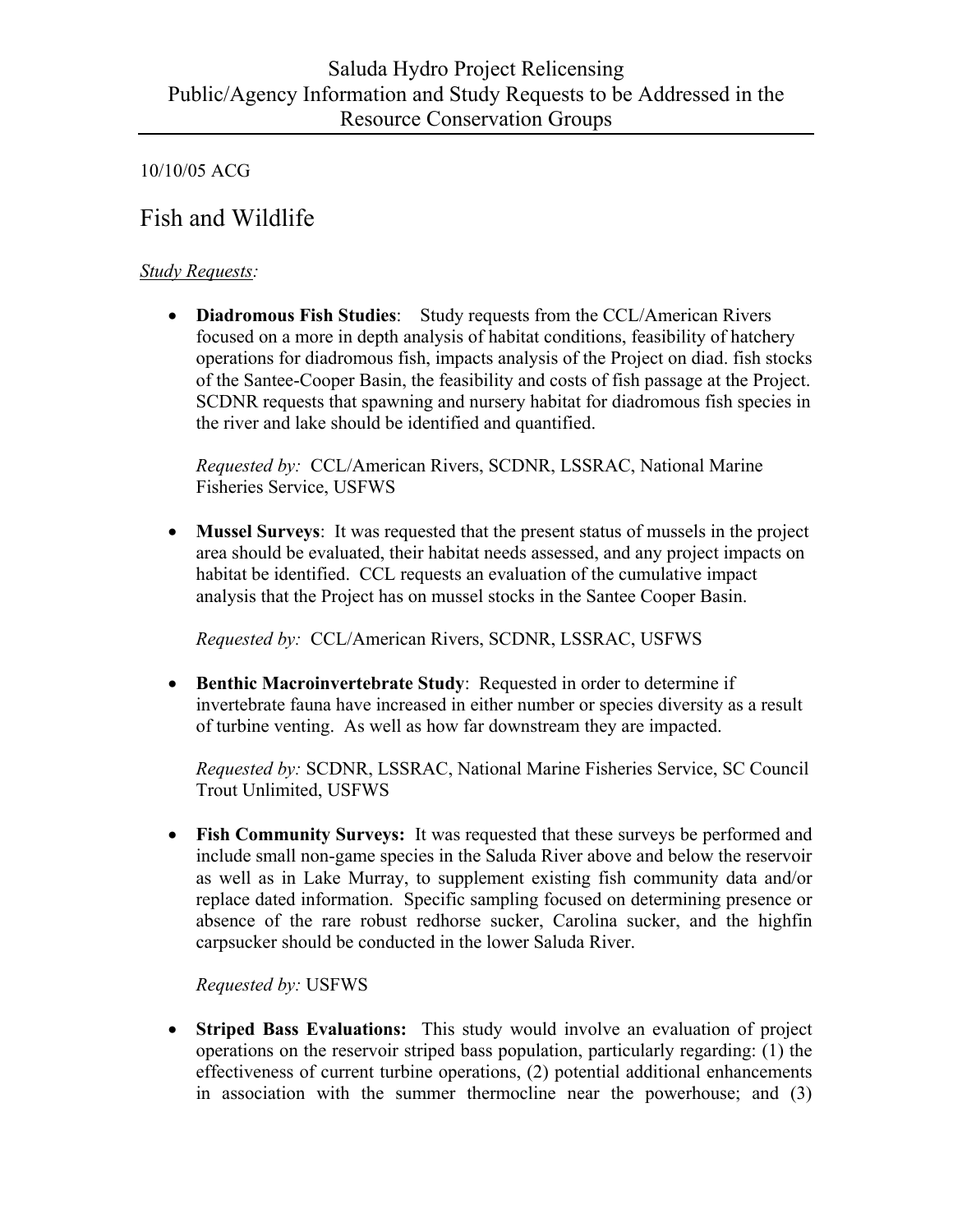determine if striped bass migrate upstream of the project within the Saluda River during the spring spawning season, and if and where spawning activities occur.

 *Requested by:* USFWS

• **Migratory Bird Surveys**: This survey would evaluate the effects of the project on migratory bird use at Lake Murray and the Saluda River and riparian ecosystems. Surveys of migratory birds and their habitats to provide baseline information on populations. Aerial surveys for potential roosting, nesting, and foraging sites for the federally endangered woodstork should also continue.

 *Requested by:* USFWS

## *Information Needs:*

• **Comprehensive Habitat Assessment**: To provide quantitative and qualitative data in GIS format of available and potential spawning, rearing, and foraging habitats (i.e., riffles, shoals, open water, shallow coves, littoral zones) for diadromous and resident fishes in Lake Murray, the Saluda River and its major tributaries, and the Lower Saluda River below the Project.

 *Requested by:* National Marine Fisheries Service, USFWS

• **Fish Entrainment Desktop Study:** This study would include conducting a desktop study of potential entrainment using previous studies conducted at other similar facilities. The objectives of the study should be to (1) quantify the numbers and sizes of fish entrained, by species, (2) estimate mortality rates associated by species, and (3) provide recommendations for project design and operation that can reasonably be made to prevent or minimize fish entrainment and associated injury/mortality.

 *Requested by:* SCDNR, National Marine Fisheries Service, USFWS

• **A Study to Determine the Factors Needed for a Self Sustaining Trout Fishery**: The purpose of this study should be to determine the factors needed for a self sustaining trout fishery that can reproduce and thrive year round, and how the operation can be modified to meet the habitat needs. Dissolved oxygen, flows, spawning and rearing habitat, the aquatic food base, especially in the shallow, rocky foraging areas, and actual water chemistry should be key items in such an assessment.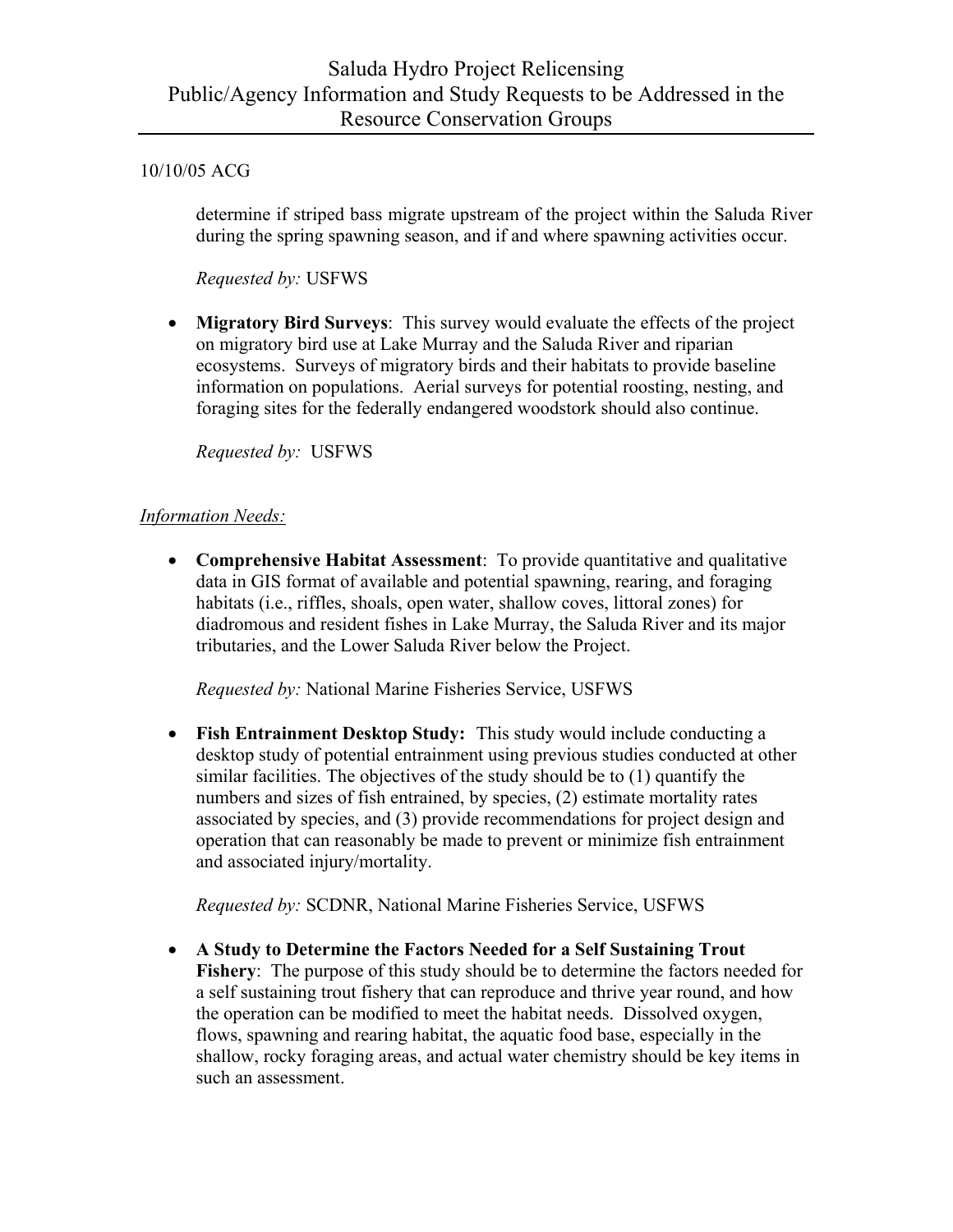*Requested by*: SC Council Trout Unlimited

• **Rare Threatened and Endangered Species/Habitat Studies**: A study was requested to assess the condition of rare threatened and endangered species in the Project area, as well as how Project operations are affecting these species and how Project operations can be used to protect, restore, or enhance populations. Management plans be developed for species existing in the project area or under the influence of the project. Suggestions include Wood Stork and RSSL Surveys as well as SNS and American eel sampling.

 *Requested by:* CCL/American Rivers, SCDNR, LSSRAC, National Marine Fisheries Service, USFWS

- *SCDNR* requests a summary of emergency spill gate testing protocol to include the frequency, time of year, and any adaptive measures that are used to reduce fish mortality as a result of spill gate testing.
- Information on species composition, location, and acreage of aquatic plants in the project is needed to aide in the development of an aquatic plant management plan. *SCDNR*
- Information be dispersed to lake users by SCE&G on aquatic weed control measures. *County of Newberry*
- Please provide copies of the existing environmental studies conducted at the Saluda Hydroelectric Project by SCE&G contractors and the South Carolina Department of Natural Resources that are referenced in the literature cited section of the Initial Consultation Document. These may be provided as hard copies or via CD (preferable). **USFWS**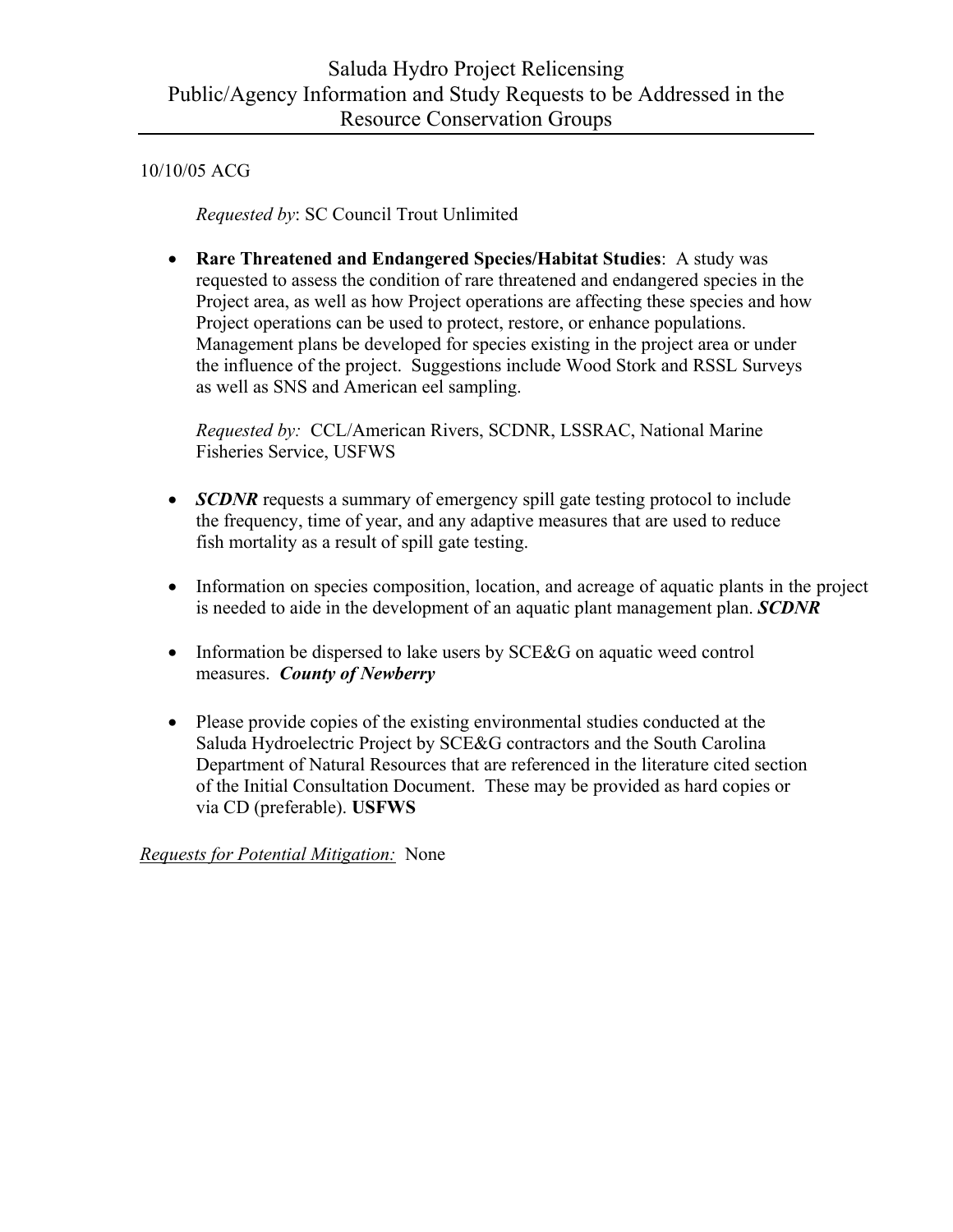# Water Quality

## *Study Requests*:

• **Water Quality Studies:** Request of studies in order to assess the effects of Project operations on water quality, and consequently the aquatic habitat in the lake and river segments. Suggested studies include those to determine the effectiveness of newly installed hub baffles, TMDL's in Lake Murray, effects of project operations on summer habitat for striped bass including mitigative measures for fish kills, effects of operations on water temperature as affecting the spawning and recruitment of diadromous and riverine fish in the Saluda and Congaree rivers, and the effects of D.O. and water temperature on mussel populations in the LSR and Congaree. SCDNR recommends that water quality models be developed to identify any relationships between point and non-point pollutants and operations. The Lake Murray Association (LMA) and Lake Murray Homeowners Coalition (LMHC) specifically request information to be collected on cove water quality. The League of Women Voters suggests that water quality studies also include a facet on the impacts of power boats and jet skis on drinking water quality.

 *Requested by*: CCL/American Rivers, American Whitewater, City of Columbia Parks and Recreation, SCDNR, LMA, LMHC, League of Women Voters, LSSRAC, National Marine Fisheries Service, S.C. Parks Rec and Tourism, SC Council Trout Unlimited, USFWS

• **Sediment Regimen and Sediment Transport Studies:** A request has been made that a study be performed on the sediment regimen in the Project area as well as the Project effects on the sediment regimen of the lower Saluda River. Should include such things as sediment composition, bedload movement, gravel deposition, sediment storage behind dams, and bedload changes below the dam; and project effects on downstream geomorphometry, sediment availability and streambank erosion, and the possible addition of gravel to mitigate for project impacts. Also, the effects of the Project operations on habitat requirements for spawning fishes.

 *Requested by*: CCL/American Rivers, USFWS

#### *Information Needs:*

• **Aquatic Habitat Decline Model**: In order to understand the reasons and contributing factors of seasonal habitat decline associated with the combination of increasing water temperature and decreasing dissolved oxygen. Thus resulting in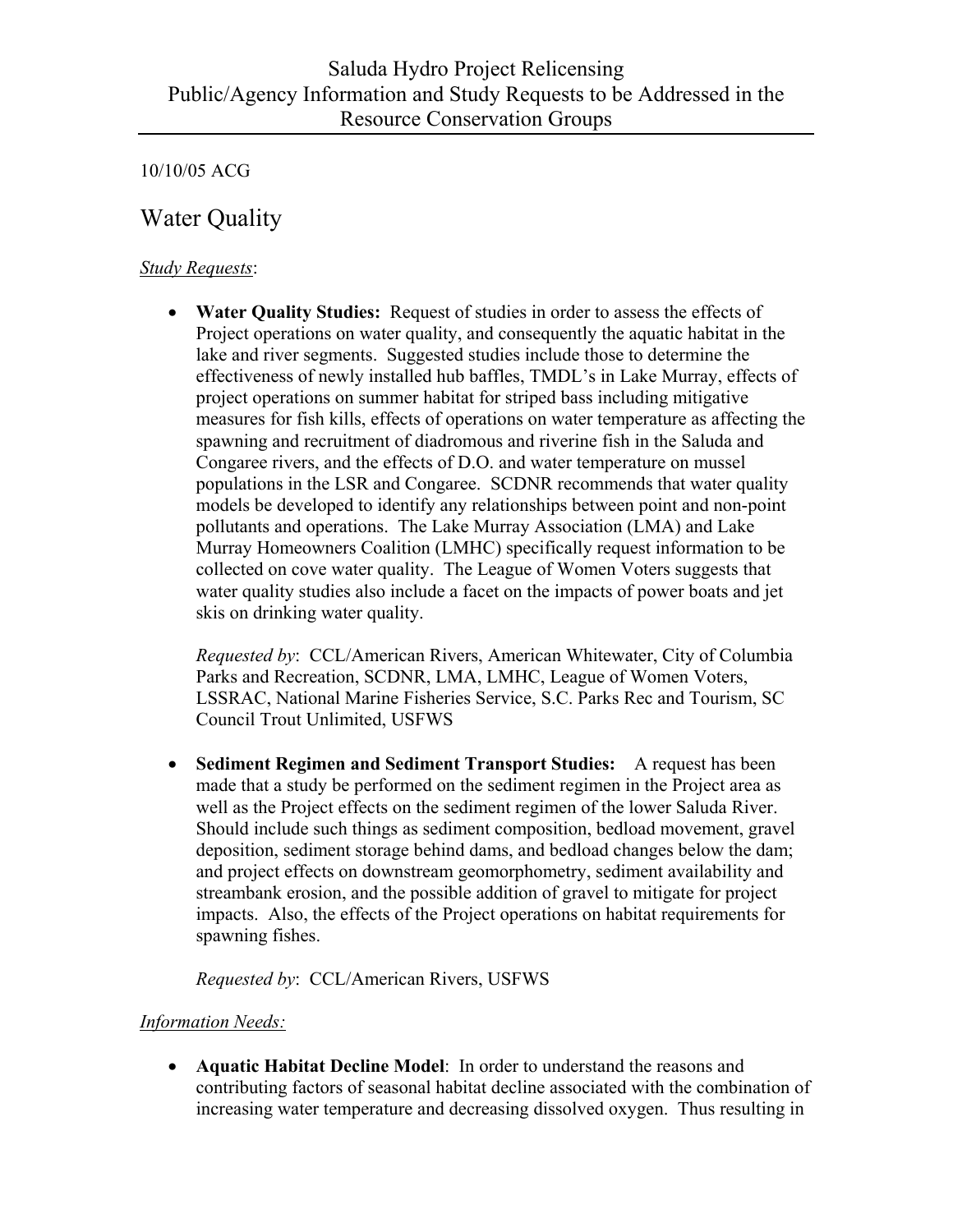a decrease in available cool-water habitat for some species. This model would be developed to better understand the causative factors that result in habitat declines, and to evaluate scenarios that could reduce or eliminate this problem.

 *Requested by:* SCDNR

- Request information that will help to a) forecast striped bass habitat reductions with new operational protocol implemented, and b) help develop an operational protocol to minimize impacts on striped bass habitat. *SCDNR*
- Temperature profiles, on at least a monthly basis, at the unit intakes in the reservoir (specifically June-September) to have a better understanding of the relationship between project operations and water temperature and dissolved oxygen as they pertain to our management programs. *SCDNR*
- We recommend that trends in water quality data associated with Lake Murray and the Lower Saluda River be reviewed and summarized. Special attention should be given to the stations and parameters that did not meet State standards or are declining. *SCDNR*
- Marina water quality monitoring records in order to understand the degree of water quality impacts related to large multi-slip docking facilities. *Lake Murray Homeowners Coalition*
- An updated report on the status of dissolved oxygen concentrations in the lower Saluda River and the efficacy of existing enhancement measures. **USFWS**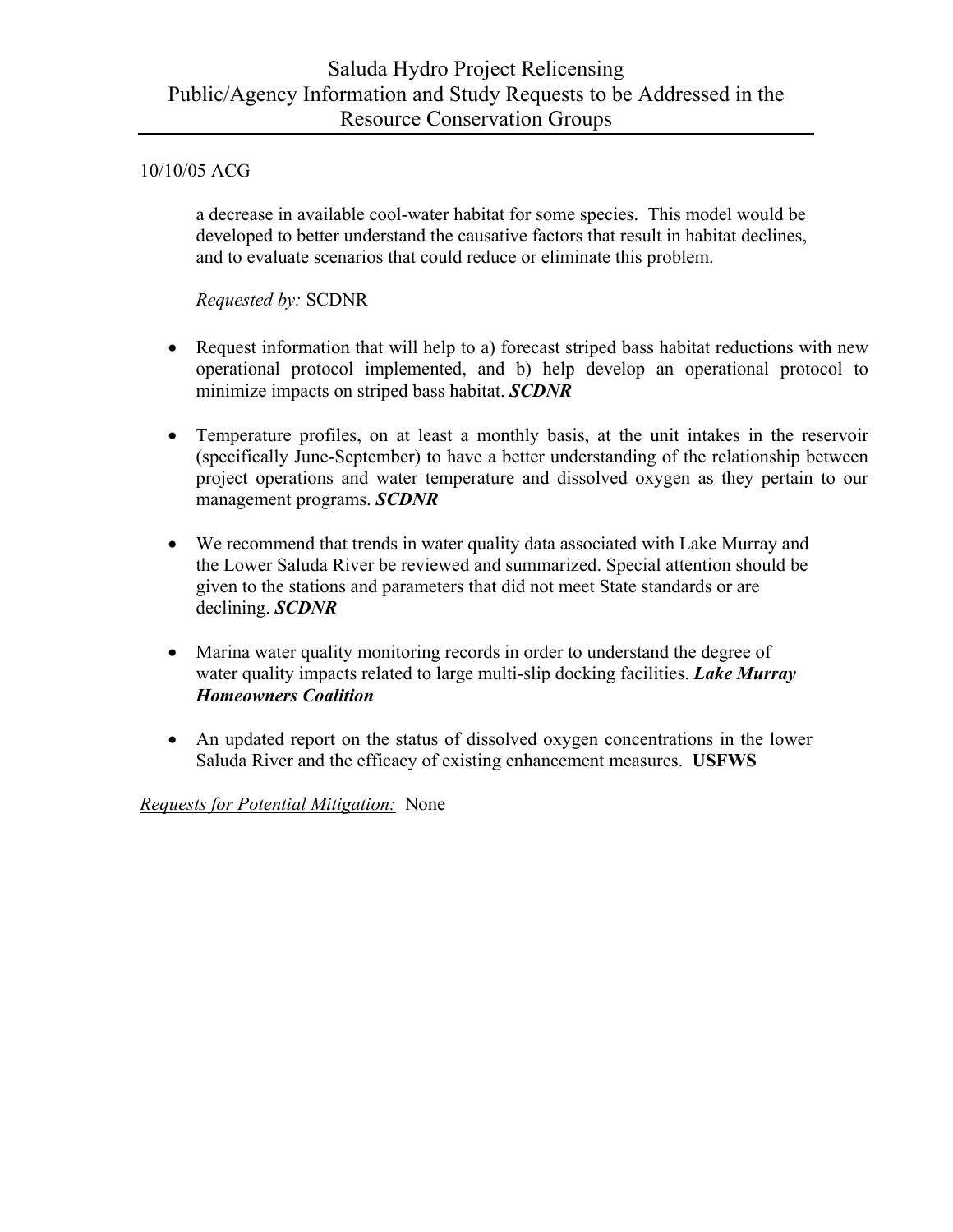# Recreation

*Study Requests*: None

#### *Information Needs:*

• **Recreational Uses and Needs Study**: Requested in order to evaluate present recreation in the project area as well as future recreational uses. This study request also involves the evaluation of the best locations for future access points and what type of access is necessary. SCDNR recommends that future plans should include the development of shore based recreational access and the location and property for a large, multi-lane boating event site should be explored. SCPRT suggests that A "build out" scenario should be used to identify the volume of use based on future development proposed in the shoreline management plan and provide information on how the "build out" will affect boating carrying capacity, water quality, and fish and wildlife habitat.

 *Requested by:* CCL/American Rivers, City of Columbia Parks and Recreation, SCDNR, LMA, Lake Watch, LSSRAC, SC Parks Rec and Tourism, SC Council Trout Unlimited

• **Available Lands for Recreation and Protection of Environmental Resources Survey:** Requested inventory of land ownership around the project boundary to determine the feasibility of aggregating desirable parcels for parks, open space, other recreation, habitat preservation, and viewshed protection. Such an inventory could also provide valuable information about the current and proposed rate of development, thereby determining the urgency of assembling valuable parcels for the public benefit.

 *Requested by:* LSSRAC

• **Boat Carrying Capacity Study**: This study was requested in order to identify concerns with current or future over-crowding and safety on Lake Murray. As part of the process, this study includes an inventory of current and future residential docks, public and private marinas, dry storage, and other boat access opportunities. Project related accidents during the current license period should be identified for use in addressing safety needs. This study will identify areas to target or avoid for new boating facilities.

 *Requested by:* S.C. Parks Rec and Tourism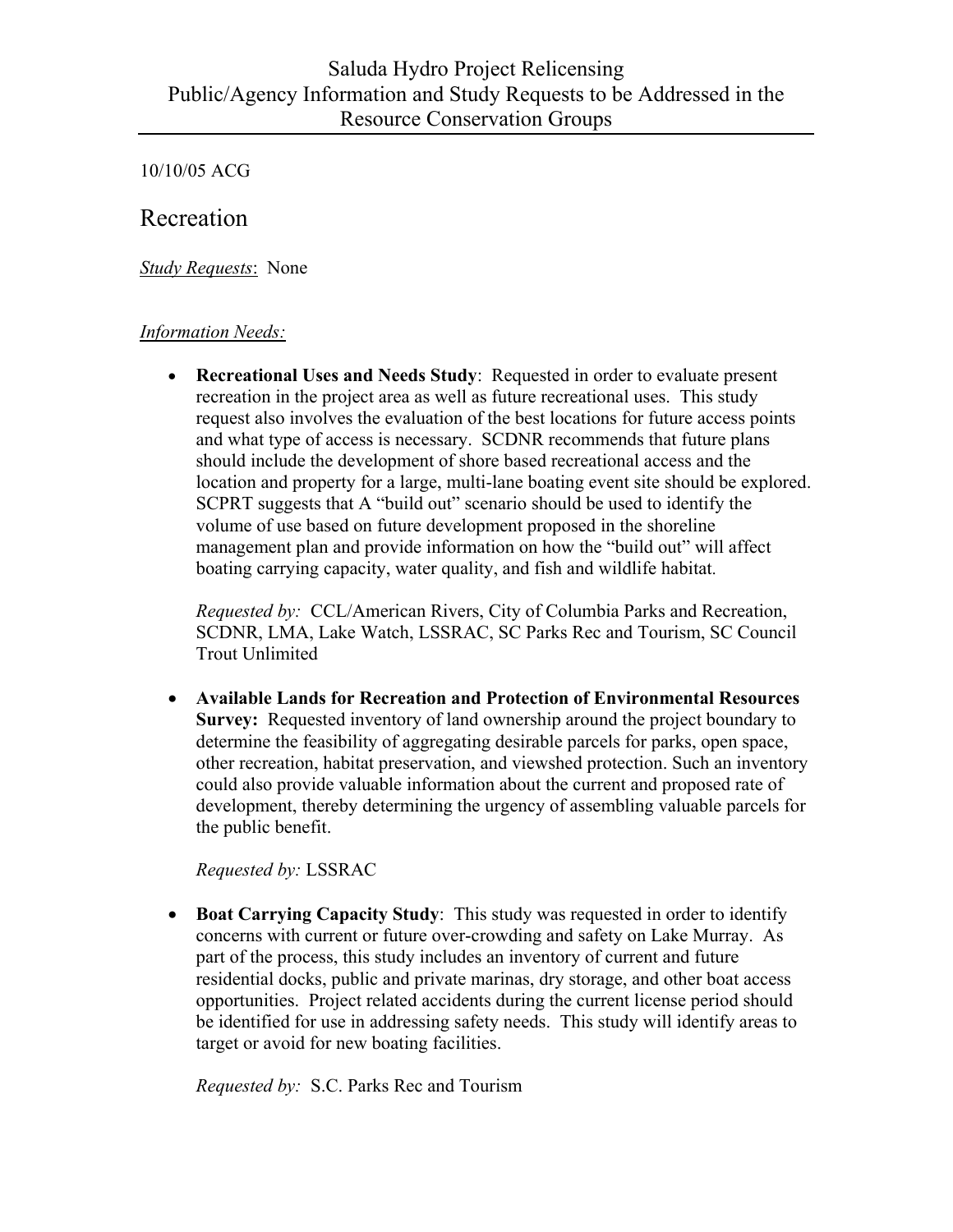• **Recreational Flow Study**: Requested to study the effects that Project operations have on instream flow and the recreation that occurs on the Saluda and at the confluence area. This study requests that flow levels that best benefit anglers, paddlers and swimmers be evaluated as well as safety during recreational activity. Also to determine flows needed to support boat passage (canoe, kayak, and small motor boat) on the lower Saluda and into the Congaree River

 *Requested by*: CCL/American Rivers, City of Columbia Parks and Recreation, SCDNR, LSSRAC, S.C. Parks Rec and Tourism

• **Spillway Releases for Recreational Purposes**: "The value of the spillway as a whitewater recreation resource should be studied following peer reviewed methods. These methods should include at a minimum an on-water single flow whitewater boating feasibility study, possibly followed by a controlled whitewater flow study."

 *Requested by:* American Whitewater

• A description of public recreation sites that includes information capacity and handicapped accessibility. *SCDNR*

- Upgrading and repairing of all existing access points. **American Whitewater**
- Creation of a take out above Mill Race Rapid (class IV.) to provide a safe and legal area above a known river hazard for float trips. **American Whitewater**
- Scheduled flow releases for recreational events and at desired times of the year when flows can support optimal conditions for recreational uses, such as whitewater boating, special events, and rescue training should be studied and provided. **American Whitewater**
- Acreage be added to all small recreation access sites to the extent possible to allow for future expansion as recreational needs change and to provide options for shore based recreation. **SC Dept. of Parks Rec. and Tourism**
- An estimate of remaining legal waterfowl hunting areas should be mapped for consideration of designated waterfowl hunting areas. **SC Dept. of Parks Rec. and Tourism**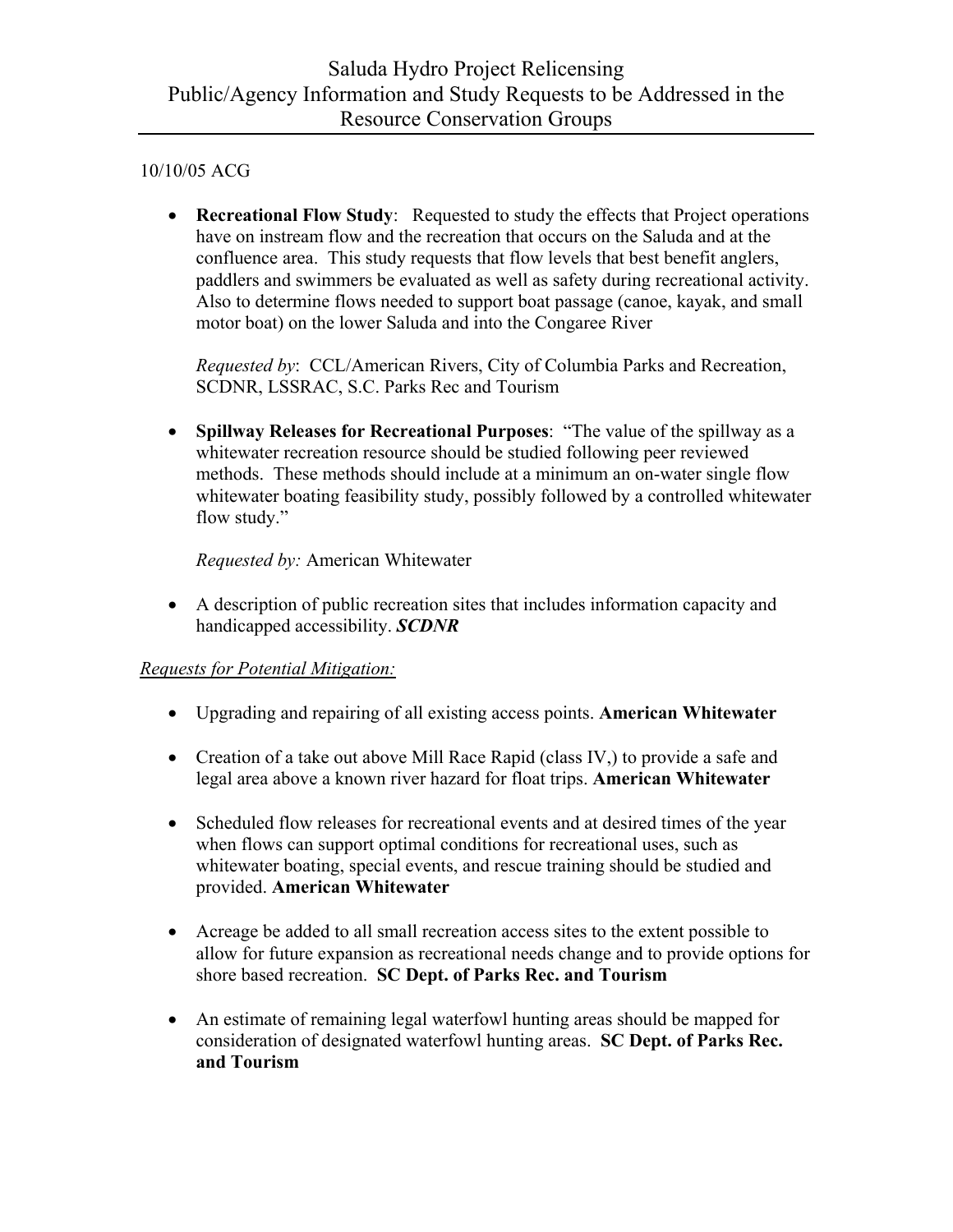• A plan should be developed to protect islands in the lake and river while allowing recreational use. Population growth and increasing boat use may severely affect these recreational resources over the term of the license. **SC Dept. of Parks Rec. and Tourism**